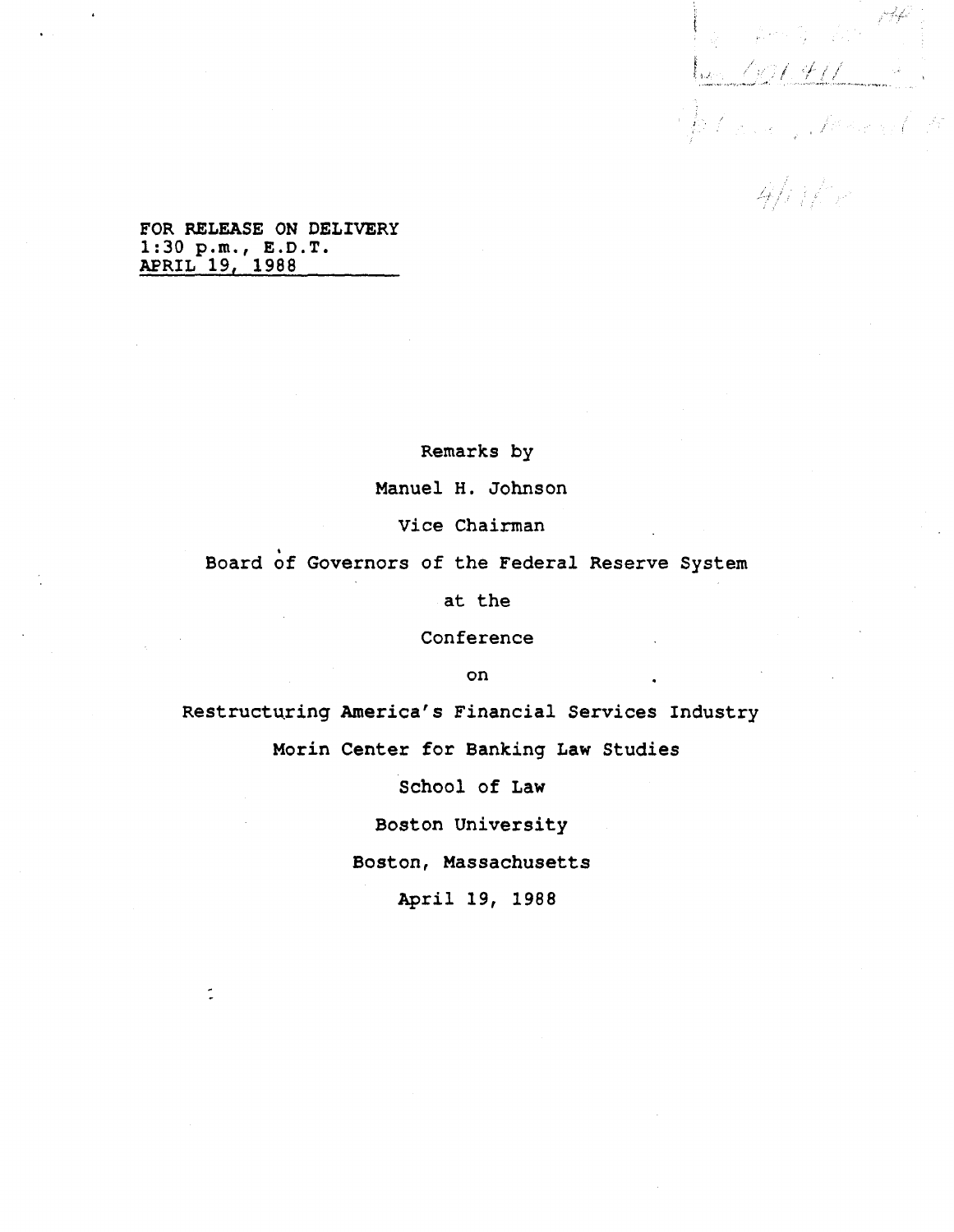## **RESTRUCTURING AMERICA'S FINANCIAL SERVICES INDUSTRY**

**It is a pleasure to join you today to discuss the restructuring of America's financial services industry. The Boston University School of Law is to be congratulated for the timeliness of this conference as well as the impressive program. All of the speakers are playing a significant part in the statutory and regulatory reforms now in process to modernize the U.S. banking industry.**

**It has often been noted that lawmakers frequently adopt important legislative changes only after market forces have succeeded in circumventing existing outdated statutes. This certainly pertains to both interest rate ceilings on deposits as well as geographic restrictions on bank expansion. By this standard, the House should surely join the Senate in authorizing securities powers for bank holding companies. Such an action is necessary to confirm what is already occurring in the market place.**

**It is worth reviewing once again the reasons why securities powers for banking organizations are in the public interest. Banks—like all intermediaries—evolved as a kind-of information processor able to collect, store, and evaluate the pertinent facts on actual and potential borrowers. With their information base, banks were in a**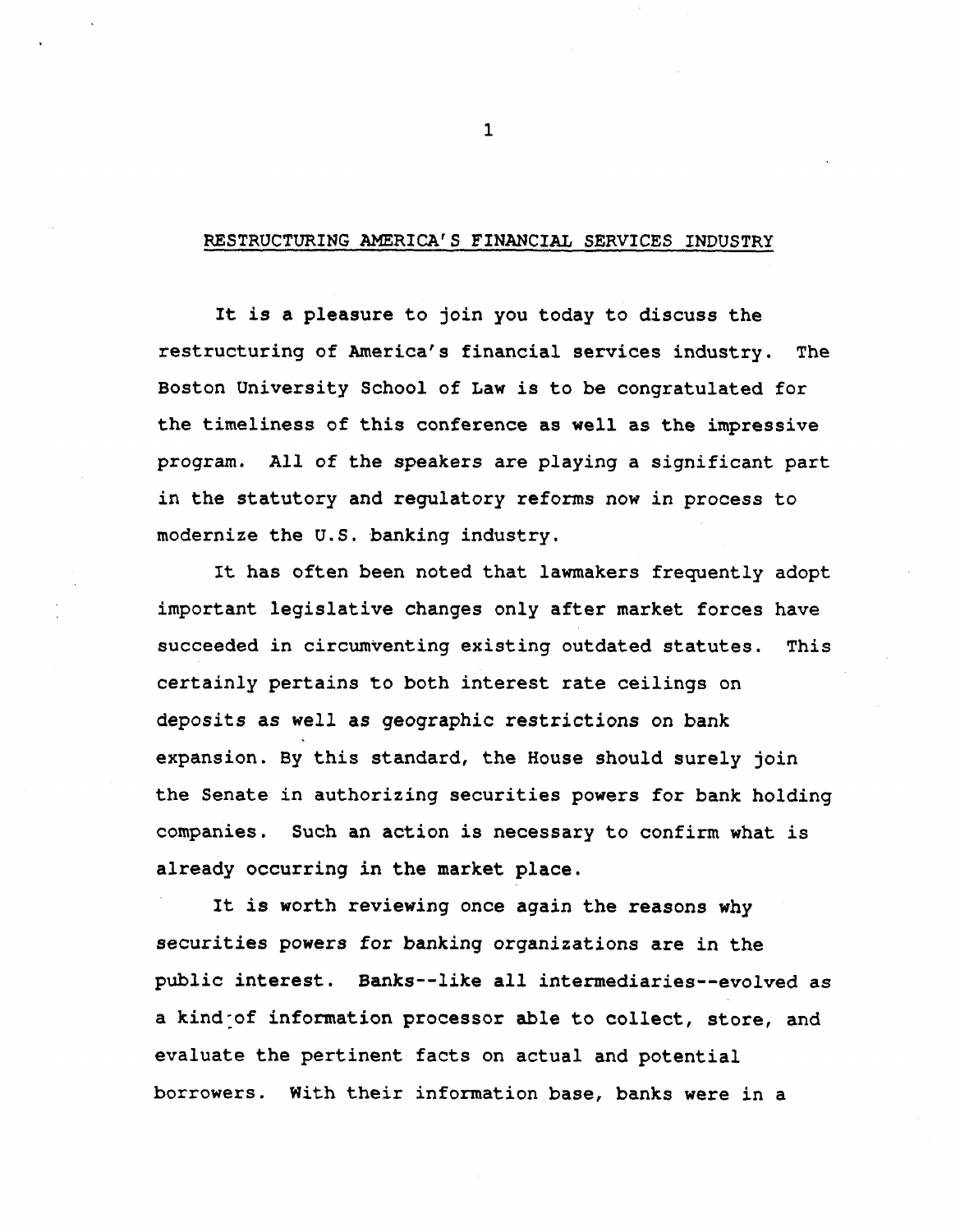**better position to evaluate and choose among creditors than any other market participant. This knowledge permitted banks to choose the most successful and balanced portfolios and left many other prudential lenders with little choice but to hold significant portions of their own portfolios as claims on banks.**

**Three major developments have undermined the traditional returns to bank intermediation. The first was the growth of the institutional investor. Professional investment management brings to bear bank-like expertise to choose among potential borrowers, undermining one of the specialties previously reserved mainly for banks. But the professional investment manager—as well as the simultaneously evolving cash.manager—was but a sleepy giant prior to the occurrence of the second major development—the information revolution. Information processing, as I noted, was the real basis for banks' value-added. The information revolution permitted a growing number of investors to cheaply tap and use a quantity of previously undreamed of up-to-date facts and knowledge about firms, instruments, and markets in order to make their own informed decisions and judgments.**

**With the institutional investor and the information revolution has come the third major development for banks increased competition by those able to exploit expertise and knowledge without the constraints placed on banks. That**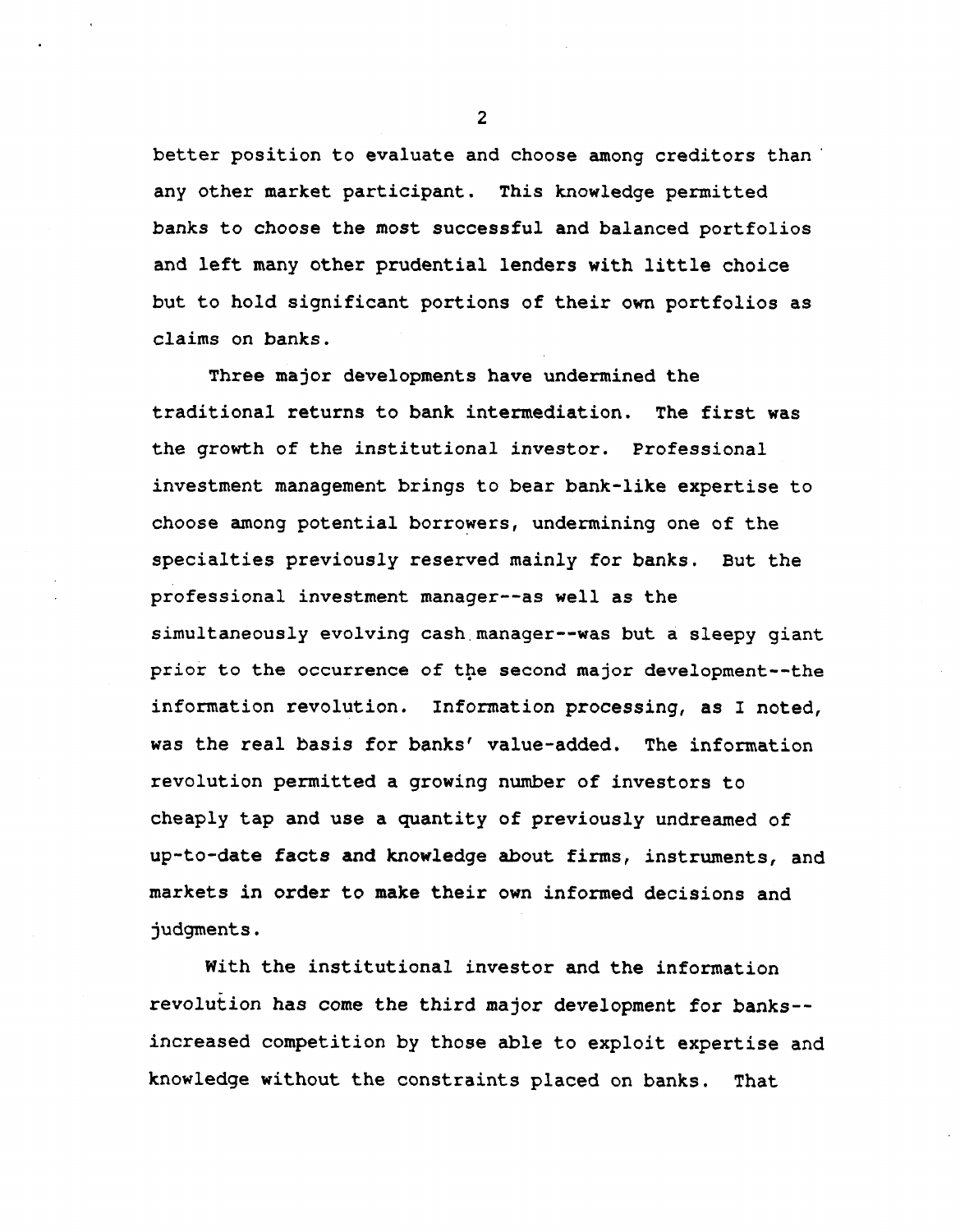**competition has taken many forms with which you are all familiar: the money market fund offering liquid, safe, transactions balances; the corporation by-passing banks to borrow funds directly in the money market; the development and rapid growth of consumer and business direct lenders, often affiliated with nonfinancial businesses; the internationalization of financial markets, which opened up for both lenders and borrowers a seemingly endless range of instruments and markets; the creativity of the investment bankers not only to innovate and design new instruments, but also to act world-wide as true merchant bankersunderwriting and lending on their own account; and, finally, the creation of new financial instruments—such as financial futures and options, and interest rate and currency swaps- as well as a wide range of pricing algorithms and formulas, all of which provide low cost means of managing risk when coupled with rapid information processing.**

**It is no wonder that banking organizations in such circumstances have talked about level playing fields and sought increased powers. And it should also not surprise anyone that their successful non-bank competitors have marshalled their considerable resources to seek to sustain present limitations on banks' ability to compete. The questions relevant for good public policy are: if one is neither a banker nor a banks' competitor, is there any reason to care about these current and prospective**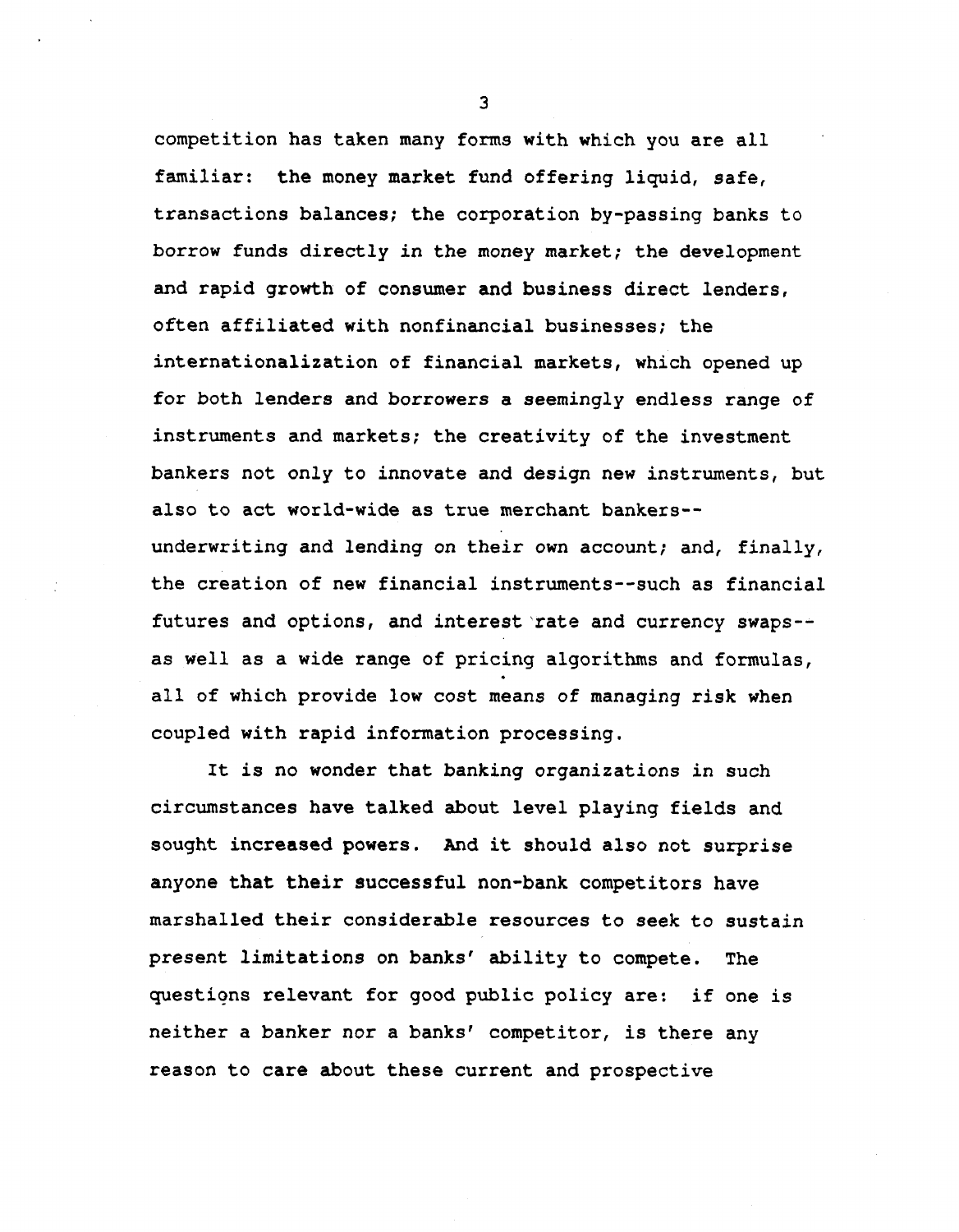**developments? That is, will the public be affected one way or another by an evolving delivery system for financial services that increasingly bypasses banks? If the public is adversely affected, how can we change the rules consistent with safe and sound baulking and financial market stability? If the public is not adversely affected, why not let the bank market share shrink?**

**These questions—which I think are the right ones unfortunately have no easy answers. Indeed, the evidence is consistent with answers on both sides of the issue, but I believe that, on balance, it supports the position that we should care because the more limited powers for banking organizations are both unreasonable and inconsistent with the public interest.**

**Bank holding companies have not been sitting idle while markets have changed, but have tried to respond to the new competition, using the tools of their rivals. For example, they have increased their private placement activity in the U.S.; developed investment banking expertise abroad; provided investment advise and management; participated importantly in interest rate swaps; levied fees for old and new services that used to be part of the banking package; and have sought to obtain at least half-a-loaf by participating with their customers in the use of new techniques by guaranteeing credit market instruments for a fee and originating and selling loans to others. These**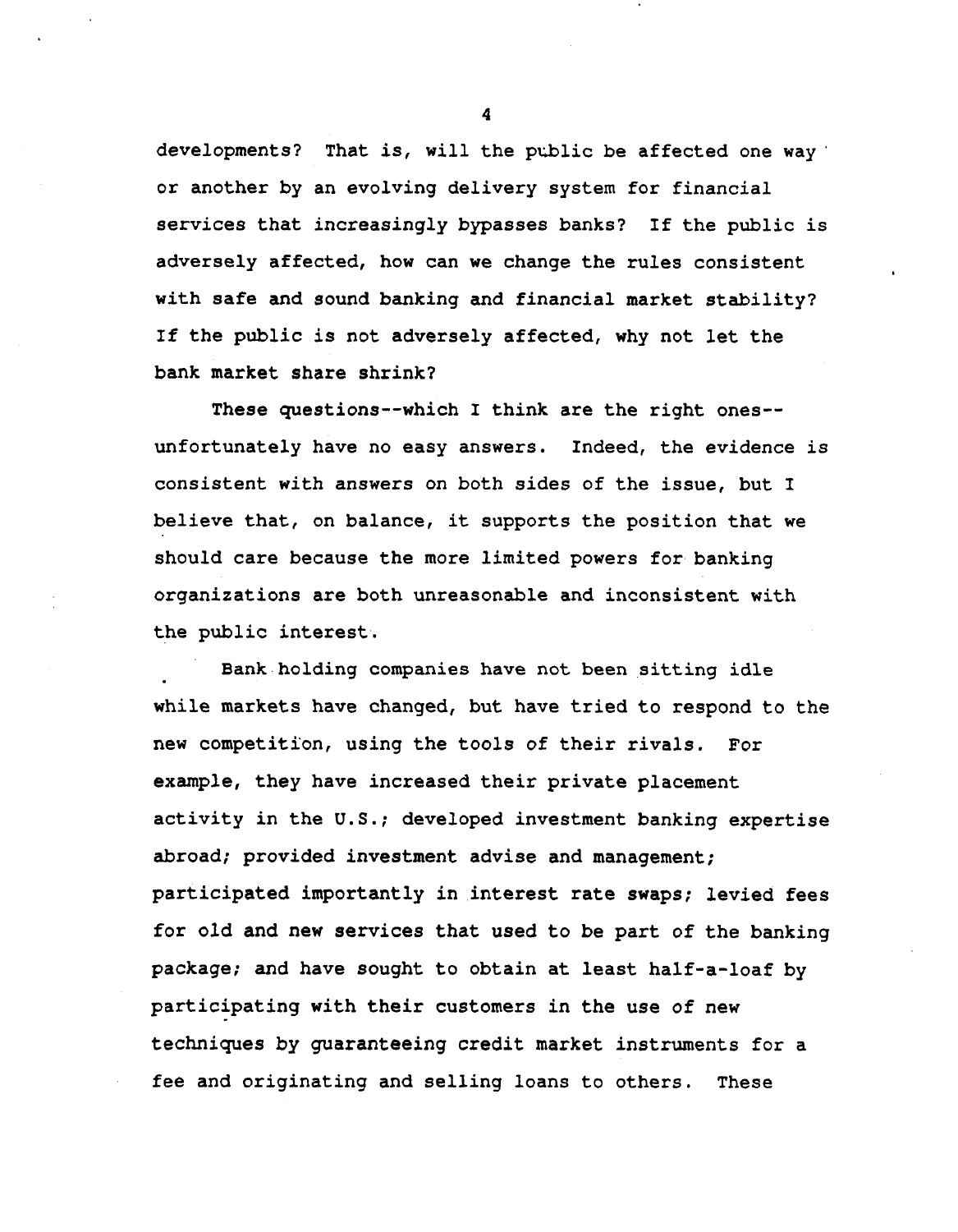**responses have generated revenues that have tended to offset some of the lost business and have also, I think irreversibly, led commercial and investment banks into each other's business. But, despite these activities, banks have, in fact, lost share in the short-term business credit markets, and those losses have been among the highest quality credits. As a result, the overall quality of many banks' portfolios have suffered a decline.**

**Bank organizations need securities powers to compete in evolving markets and if they are unable to do so they will be unable to attract capital, a necessary prerequisite to a safe and sound banking system. As financial evolution continues, existing regulation will restrict the ability of banks to deploy their existing capital in the most product-ive way. Of course, not all of banks' capital is financial or physical; its most important real capital in fact is the expertise of its personnel. If that experienced staff cannot be used efficiently, because the services demanded by the market are not consistent with bank regulation, not only are banks disadvantaged, but financial markets too are made worse off, with society's resources not allocated in the most productive way.**

**If there is a strong analytical case that such an expensive reallocation of resources is in the public interest, the interaction of changing market demands, new competition, the information revolution, and unchanged law**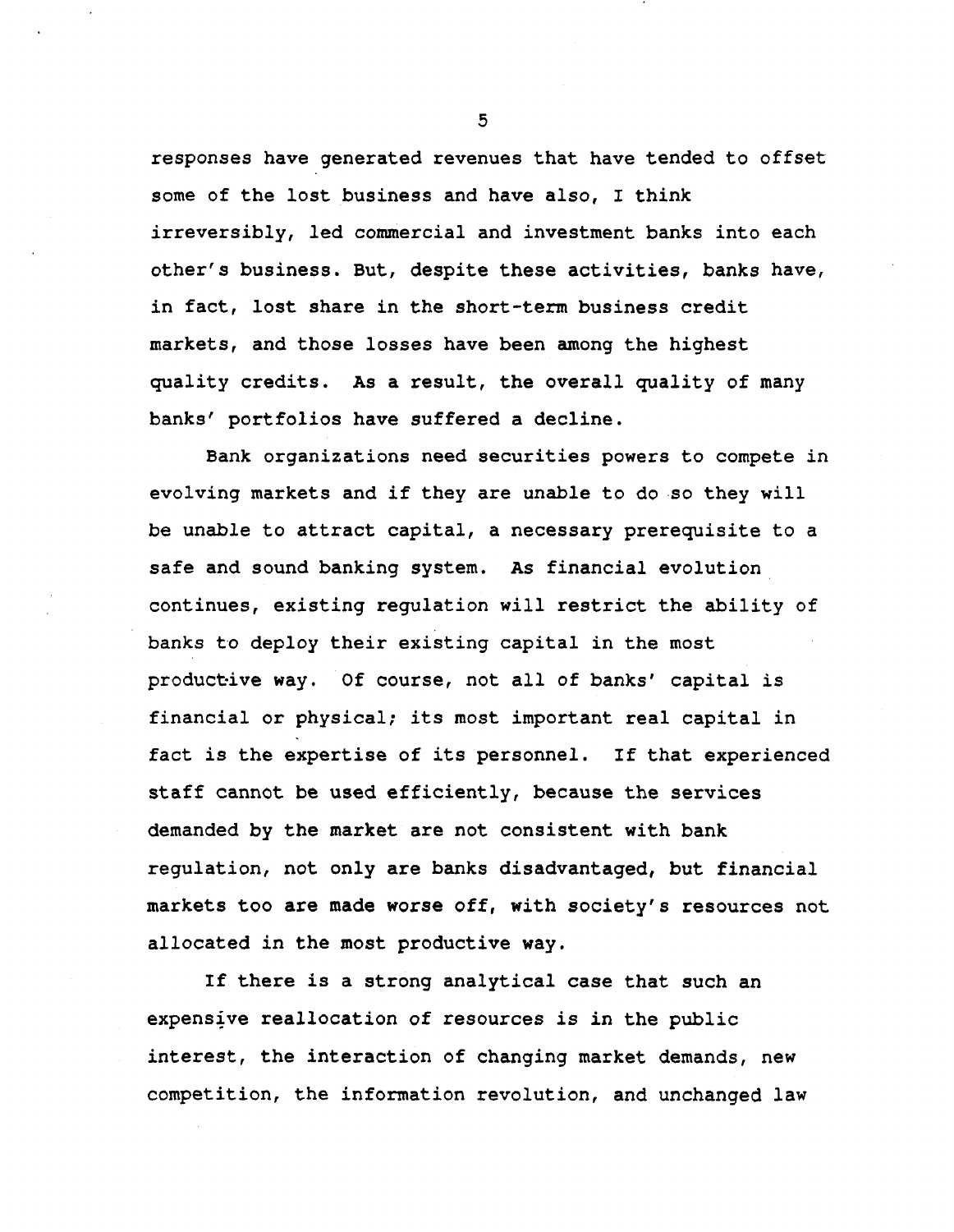**and regulation should cause bank personnel and other capital to leave banking and migrate to another institutional structure to deliver financial services. Traditionally, banks have not been free to allocate their assets as they choose. Rather, regulatory restrictions and the extension of a federal safety net have been applied in reflection of the important place banks have held as the basic suppliers of monetary assets, the safekeepers of deposit funds, and the central role they have played in the payments mechanism.**

**But both history and recent experience--including the stock market crash and its after-effects—suggest that the risk of securities powers can be managed effectively by bank holding companies. The history of the 1920s and early 1930s record no major bank failure caused by securities underwriting and dealing. Moreover, recent discussion of such powers often ignores the fact that the issue of abuse of securities underwriting by both banks and nonbanks- especially fraud and double-dealing—was addressed by the Securities Acts of the 1930s. Indeed, I believe it is very difficult to make the case that it's an acceptable risk for a bank to lend to a corporation long-term at a fixed rate, to guarantee its commercial paper, to provide it a long-term letter of credit, to engage in interest rate swaps with it, and to.underwrite its securities in London or Tokyo, but not to permit that same bank organization to underwrite the same corporation's stocks and bonds in the United States. It is,**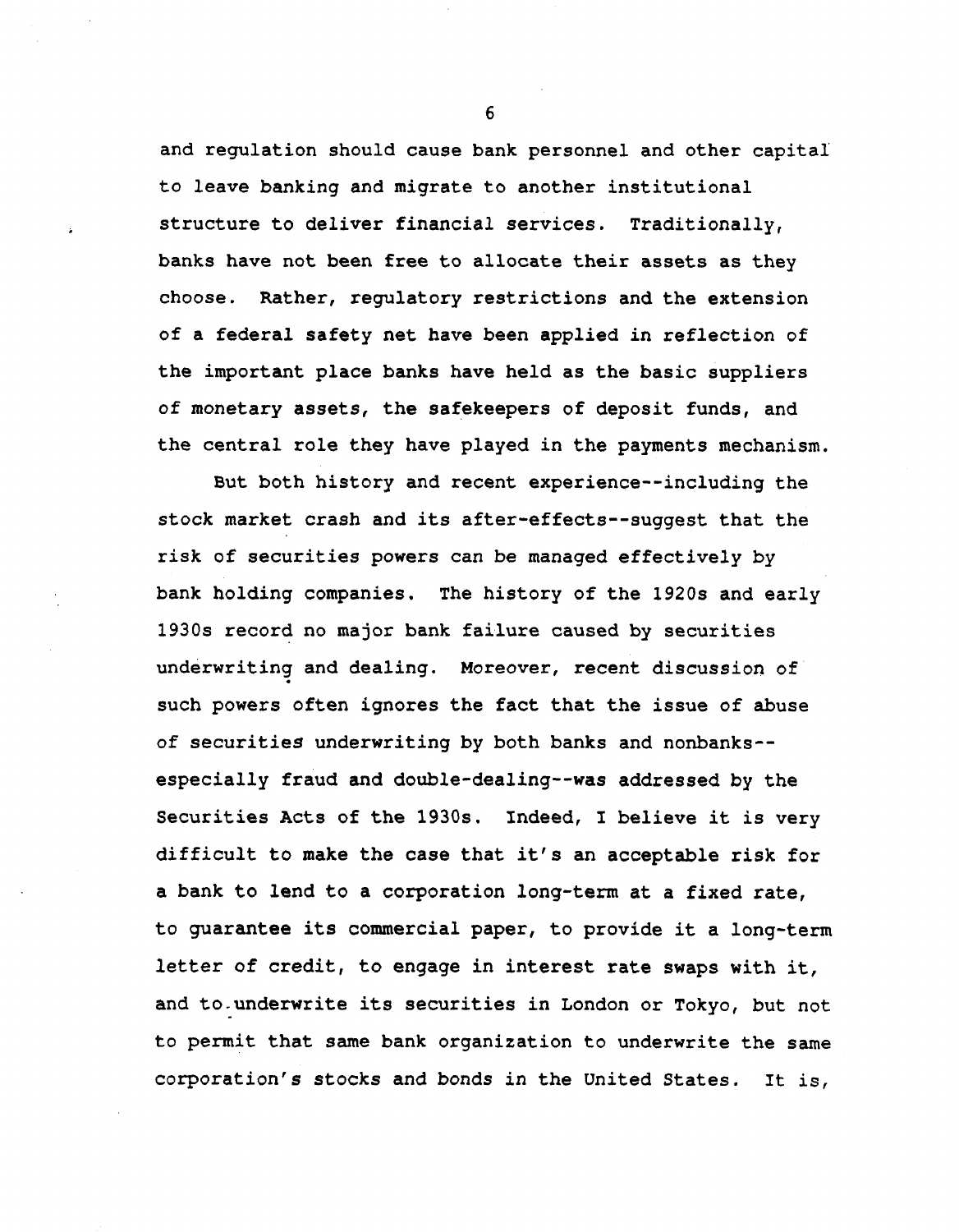**quite frankly, an absurd position and as that absurdity becomes more obvious the law will ultimately be changed.**

**Securities underwriting and dealing probably is more risky than the average bank portfolio, although, as I noted earlier, I believe that risk is manageable. However, the additional risk is well suited to the bank holding company structure, which is designed to minimize the transfer of risk to the affiliate bank and to minimize the risk that the safety net will be extended beyond banking. The Proxmire-Garn bill passed overwhelmingly by the Senate, and the St Germain bill now before the House, both go beyond the typical affiliate-bank insulation that is now part of the Bank Holding Company Act, to build so-called firewalls between the bank and its securities affiliate (as both borrower and lender). The objective is to prevent the securities affiliate from obtaining any benefits from the safety net and to assure that the bank will not draw on the safety net because of its dealings with its securities affiliate. The arrangements spelled out in these bills are designed both to underline and to build into our institutional infra-structure a corporate subset—banks that has access to the safety net, permits those banks to be associated with firms engaged in certain nonbank activities, but likewise limits the ability of the affiliates to benefit from the banks' access to the safety net.**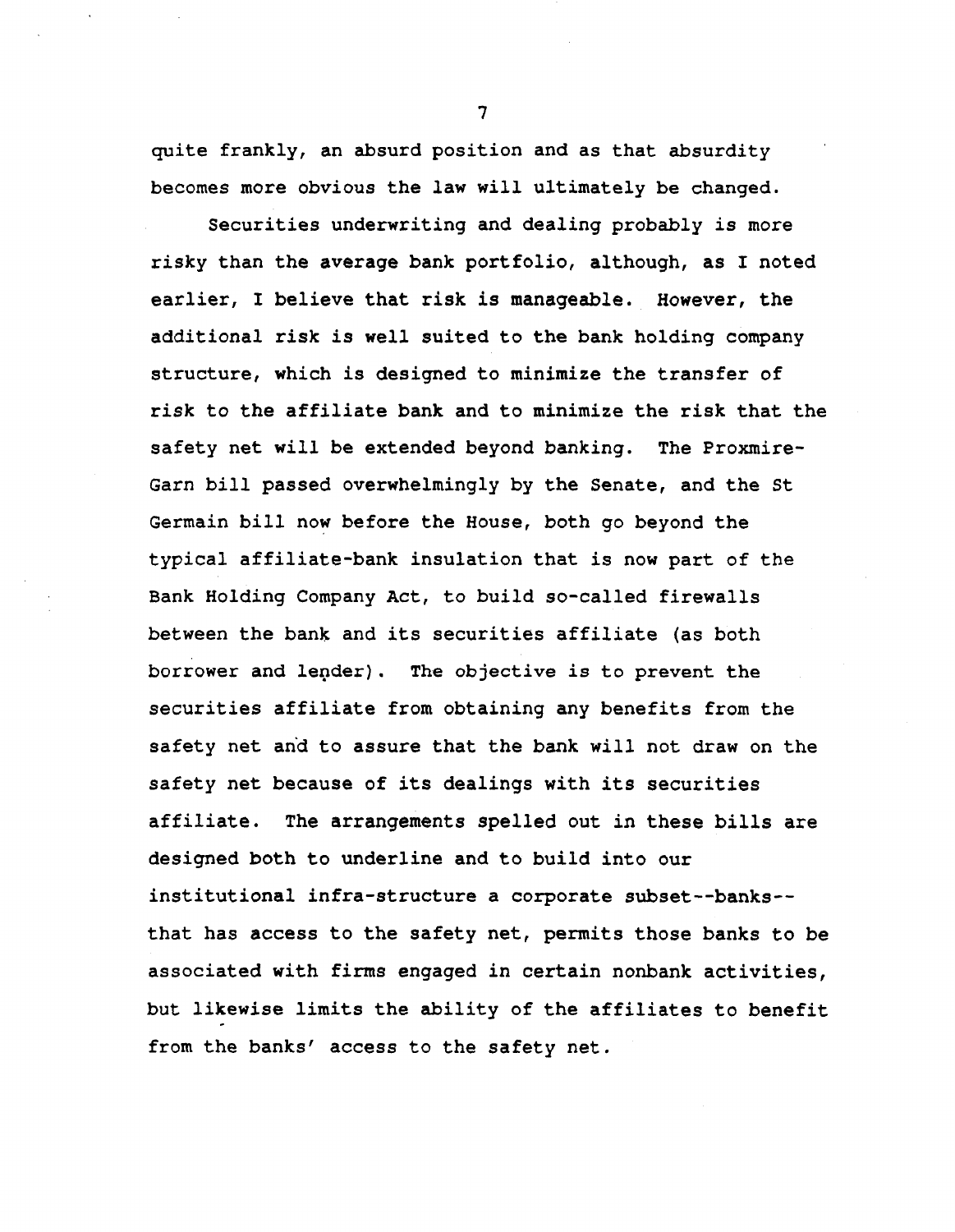**I personally believe that these arrangements will work well and that we will, in fact, be able to use the proposed structure in the future for wider bank holding company powers. But there are other well informed observers who are concerned that firewalls will burn through just when they are needed the. most. The issue is too important to leave to assertion or attempts to write rules which overcompensate for real or imagined risks. Securities powers lend themselves well to a test because the additional risks suggest that even if firewalls do not work, the risks to the bank affiliate are manageable; if it does seem to work, further experiments can perhaps be conducted, assuming that, as is true with securities powers, a case can be made that they are in the public interest. Whatever new powers are granted to Bank Holding Companies, the current Board of Governors is resolved to do what it can to assure that banks and their nonbank affiliates are, in fact, maintained as separate entities.**

**Indeed, it is, I suggest, of extreme importance for the future of our financial system that, as we reform it to recognize evolving developments, we do not at the same time knowingly or unknowingly extend the safety net over a wider and wider range of institutions. To do so would increase the moral hazard associated with institutions increasingly less constrained by effective market discipline. More importantly, perhaps, it would also invariably lead to more**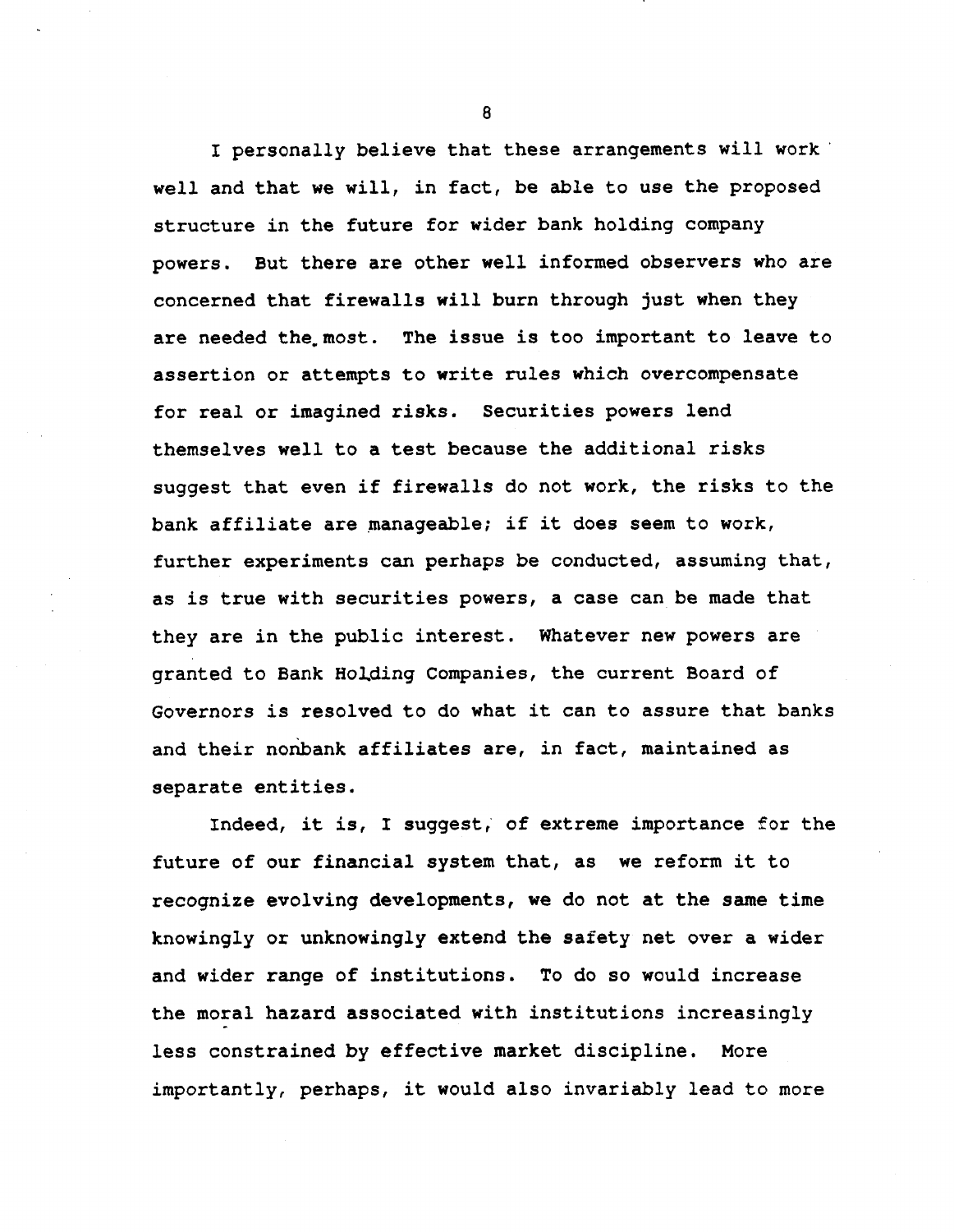**detailed government supervision and regulation of an expanding number and variety of our institutions. That is why I favor such high and wide firewalls and it is why I will do what I can as a member of the Board to assure that firewalls are maintained both conceptually and in fact.**

**There is a related concern that I would like to call to your attention. It is axiomatic today that our financial institutions compete world wide, and that the world's financial markets are increasingly interrelated. Not only was that clear in last October's stock market developments, but also it is no longer noteworthy that developments in the foreign exchange or Euro markets today promptly affect U.S. mortgage rates. In such an environment, our non-bank institutions—including affiliates of bank holding companies—might find themselves in the years ahead directly competing with entities that are, in effect, departments of a bank domiciled abroad. Since the bank and all of its customers will presume direct central bank support for the bank as a whole, the nonbank function and its customers will also presume at least indirect central bank support. "Universal baulking, " as I understand the term, puts less emphasis on the value of firewalls of the type evolving in the United States. This implies a broader degree of governmental support in world wide financial markets than is necessary or desirable. It would be a grim joke indeed if after so carefully restructuring our financial services**